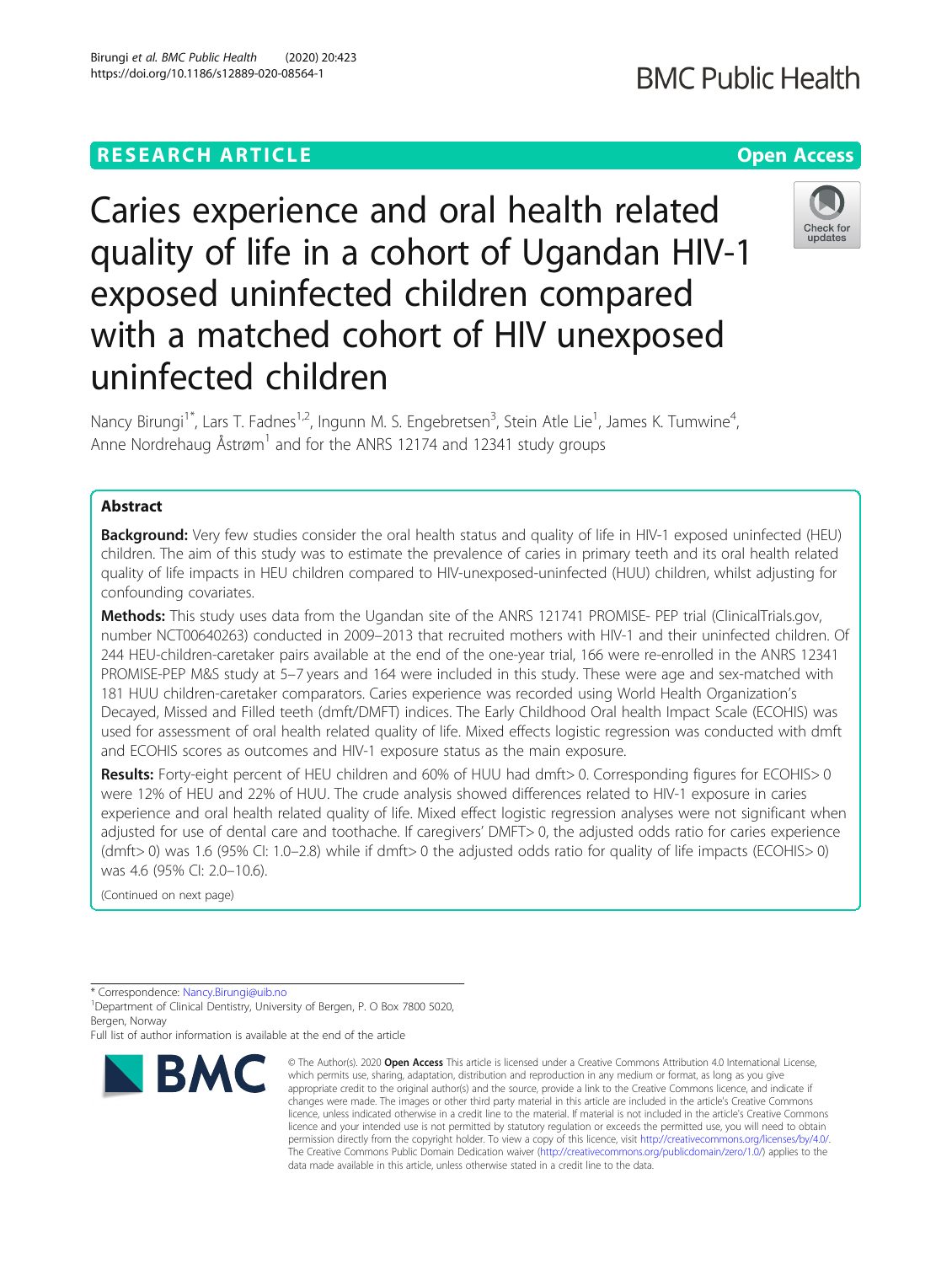#### (Continued from previous page)

**Conclusion:** The prevalence of untreated caries in primary teeth and quality of life impacts was high in this study population. HIV-1 exposed uninfected children were not more likely than HUU children to experience dental caries or have impaired oral health related quality of life. Given the global expansion of the HEU child population, the present findings indicating no adverse effect of pre- and post-natal HIV-1 exposure on caries in deciduous teeth are reassuring.

Keywords: Dental caries, Oral health, Quality of life, HIV unexposed infected, Children

#### Background

According to the Global Burden of Disease 2010 study, untreated caries in deciduous teeth or early childhood caries (ECC) ranks the 10th most prevalent condition affecting 9% of the global child population [\[1\]](#page-10-0). In high income countries dental caries is among the most common chronic infectious diseases in children with prevalence reported up to 50%, whereas in low-income countries, caries in the primary dentition vary from 6 to 71% [[2\]](#page-10-0). ECC leads to temporary pain and impacts on the quality of life of the child and family, including having financial and health implications [[3\]](#page-10-0).

Previous studies have confirmed that disadvantaged social status, exposure to adverse family environments and chronic diseases at early life stages constitute risk factors for developing dental caries in the primary dentition. Caretaker characteristics, such as poor feeding and rearing practices, parents' own caries situation and poor oral hygiene associate with dental caries in the primary dentition of their offspring [[4](#page-10-0)–[8\]](#page-10-0). The increased risk of dental caries, oral mucosal lesions and periodontal disease in populations with HIV-1 has been thoroughly documented [[9](#page-11-0)–[11](#page-11-0)]. Despite experience with antiretroviral therapy globally, caries prevalence of children with HIV-1 vary with prevalence rates of 85 and 20% in lowand high income countries, respectively [[12,](#page-11-0) [13](#page-11-0)]. During recent decades, industrialized countries have reported on a decline in children's caries experience. In contrast, caries prevalence among children with HIV-1 have remained high in low- and high income countries  $[12, 14]$  $[12, 14]$  $[12, 14]$  $[12, 14]$  $[12, 14]$ .

One important route of HIV-1 infection is transmission from mother to child accounting for 15–45% of transmissions without interventions. In sub Saharan Africa, implementation of antiretroviral therapy, ART, and improved counselling of postnatal risk factors such as infant feeding has dramatically reduced the number of infants being infected [[15\]](#page-11-0). Even though the global plan to move towards elimination of new HIV-1 infections among children by 2015, was not achieved, tremendous success has been made in low-ering the number of infants with HIV-1 [\[16](#page-11-0)]. Globally, between 2000 and 2014, the number of children acquiring HIV-1fell by 58% to 220,000 per year [\[16](#page-11-0)]. Concerted efforts coupled with increasing availability of effective prevention of mother-to-child treatment (PMTCT) interventions, make it possible to eliminate mother- to-child transmission in resource limited setting [\[17](#page-11-0)]. Since the coverage of effective interventions for mother to child transmission of HIV-1 is increasing faster than the antenatal HIV-1prevalence declines, a population of HIV exposed uninfected children (HEU) is emerging  $[18]$  $[18]$ . Every year above one million infants are born to women with HIV-1 worldwide, the majority of them in low income countries, and most of them will not become infected [\[19](#page-11-0)].

Studies from various settings have reported that HIV exposed, uninfected children (HEU) have poorer health outcomes than HIV unexposed uninfected children (HUU) [\[19](#page-11-0)–[23](#page-11-0)]. Thus, HEU children seem to be disadvantaged with respect to birth outcomes such as preterm birth, linear growth, metabolism, adaptive and innate immune systems; and increased infectious morbidity [[24\]](#page-11-0). In addition to direct exposure in utero and during delivery, mothers with HIV-1 can also affect the health situation of their children indirectly through poverty, caregiver insufficiency, unemployment, illness and bereavement [[25\]](#page-11-0). Previous studies have shown that compared to HEU children, children with HIV infection have more negative impacts on their quality of life  $[26-28]$  $[26-28]$  $[26-28]$  $[26-28]$ . However, comparative studies for the quality of life of HEU children with HUU children are limited. Two studies from Uganda showed similar quality of life profiles among HUU and HEU children [[27,](#page-11-0) [29](#page-11-0)]. Another study from Uganda found that infection/ exposure predicted low self-esteem and diminished positive outlook in the long term [\[28](#page-11-0)]. However, none of those studies investigated oral health related quality of life, specifically. Although HEU children are recognized to have specific health needs, very limited evidence is available regarding their survival, health, and oral health situation [[14\]](#page-11-0). In addition, many cohort studies suffer from limited follow-up, lack of comparable control groups, inadequate consideration of confounding factors and inconsistent use of standardized and validated assessment tools [[20\]](#page-11-0).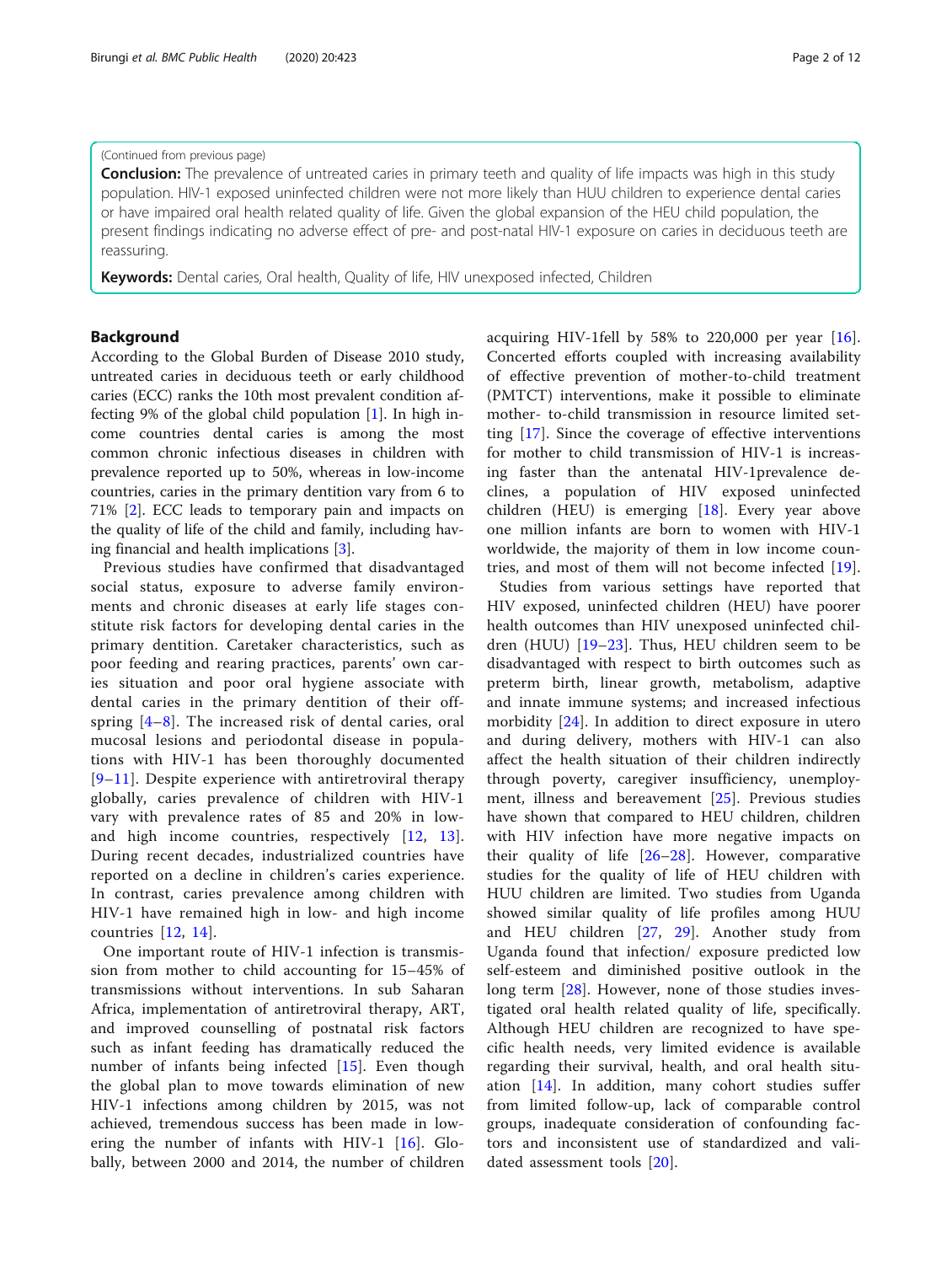This study compares caries in primary teeth and oral health related quality of life between a cohort of HEUchildren at age 5–7 years who received peri-exposure prophylaxis during the initial breastfeeding period after birth and an age- and sex- matched control group of HIV unexposed uninfected children. Thus, the aim was to estimate the prevalence of caries in deciduous teeth and its oral health related quality of life impacts in HIV exposed uninfected children as compared to HIV unexposed uninfected children whilst adjusting for confounding covariates.

#### Method

This study is based on data generated from the followup of the clinical HIV-1 peri-exposure prophylaxis with lopinavir-ritonavir ANRS12174 PROMISE- PEP trial (ClinicalTrials.gov, number NCT00640263) [\[30](#page-11-0)]. The ANRS12174 PROMISE- PEP trial is described in detail in a previous paper [\[30\]](#page-11-0). The trial conducted between 2009 and 2013, was a multi-center randomized trial including pregnant women with HIV-1, recruited at gestational age of 28–40 weeks at antenatal clinics in four African sites; Ouagadougou, Burkina Faso; East London, South Africa; Mbale, Eastern Uganda; and Lusaka, Zambia. HIV-1 infected pregnant women intending to breastfeed were referred for further assessment of inclusion criteria and again with their HIV uninfected children for enrolment and randomization at day 7 postpartum. Infants were eligible for inclusion if they were: a singleton; breastfed at day seven by their mothers; had a negative HIV-1 DNA PCR and had received any PMTCT. Further inclusion criteria was mother aged 18 years or older, intending to continue breastfeeding, HIV-1 infected, and not eligible for ART (either clinically or because CD4 count  $>$  350 cells/ $\mu$ L at that time). All eligible mothers and infants followed the routine national mother-to-child transmission prophylaxis (PMTCT) with antepartum zidovudine, intrapartum nevirapine, zidovudine-lamivudine for mothers and nevirapine for infants for 7 days postpartum.

In Uganda, 278, seven-day old uninfected children born to HIV-1 infected women, were randomized to receive infant prophylaxis (either lamivudine, 3TC or boosted lopinavir-ritonavir, LPV/r daily) throughout the breastfeeding period from day 7 to 50 weeks. The primary outcome was mother to child HIV-1 transmission, diagnosed every 3 months with HIV-1 DNA PCR between 7 days and 50 weeks post-delivery. Infection rates, and clinical and biological severe adverse events did not differ between the two drug regimens suggesting that infant HIV-1 prophylaxis with either drug was not superior as both led to very low rates of HIV-1 postnatal transmission during 50 weeks of breastfeeding [\[30](#page-11-0)].

In 2017, 244 out of 278 mothers with HIV-1 infection and their uninfected children were eligible for reenrollment in the follow-up study; the PROMISE-PEP Mechanism Safety study (PROMISE-PEP M&S Ritonavir ANRS12341). Of the 166 HEU children re-enrolled, 2 were excluded due to HIV-1 conversion. Thus, 68% of the eligible cohort of HEU children (164/244) was followed up with 32% ( $n = 112$ ) missed due to attrition. A comparison group of 199 HUU children matched on age and sex, as well as their HIV uninfected mothers, were recruited from communities located in Mbale, Eastern Uganda; which was the site for the ANRS12174 PROMISE- PEP trial. Of the 199 HUU control children 19 were excluded due to a positive HIV-1 test result, leaving 181 HUU children and their uninfected mothers enrolled. This study uses information from interviews and clinical oral examinations of 164 HIV-1 infected caregiver-HEU child pairs and 181 age-and sex- matched HUU children and their caregivers at the follow-up in 2017.

#### Interviews with mothers of the HEU and HUU children at follow-up

Trained interviewers performed face-to-face interviews with caregivers before the children underwent oral clinical examination using semi-structured interviews in the local language Lumasaba. The interview was constructed in English and translated into Lumasaba for use in the field. The schedule had been reviewed previously by project staff for semantic, experiental and conceptual equivalence of the source version. Sensitivity to culture and selection of appropriate words were considered [\[31](#page-11-0)]. Caregivers responded to questions about themselves and their children. Information was documented on case record forms (CRFs) and electronically with Capture software System.(Clinsight) and Epidata progaram [www.](http://www.epidata.dk) [epidata.dk](http://www.epidata.dk) for the clinical oral examinations.

Socio-demographic characteristics of caregivers were assessed in terms of level of education, type of income and marital status. Level of education was categorized into: did not finish primary school (1), end of primary school (2) higher education (3). Marital status was categorized: divorced (1), cohabiting/married (2), single (3), widowed (4) and recoded into single/divorced/widow (0) and married/cohabiting (1). Mother's behavioral characteristics were assessed in terms of tooth brushing frequency (Categories of the socio-demographic and behavioral covariates are shown in Table [1\)](#page-3-0). Type of income was categorized into (1) no regular income (2) regular income. Child's characteristics were assessed in terms of dental care utilization, tooth brushing, ever toothache, and breastfeeding duration.

Child impact section, (CIS) of the early childhood oral health impact scale (ECOHIS) scale for child's oral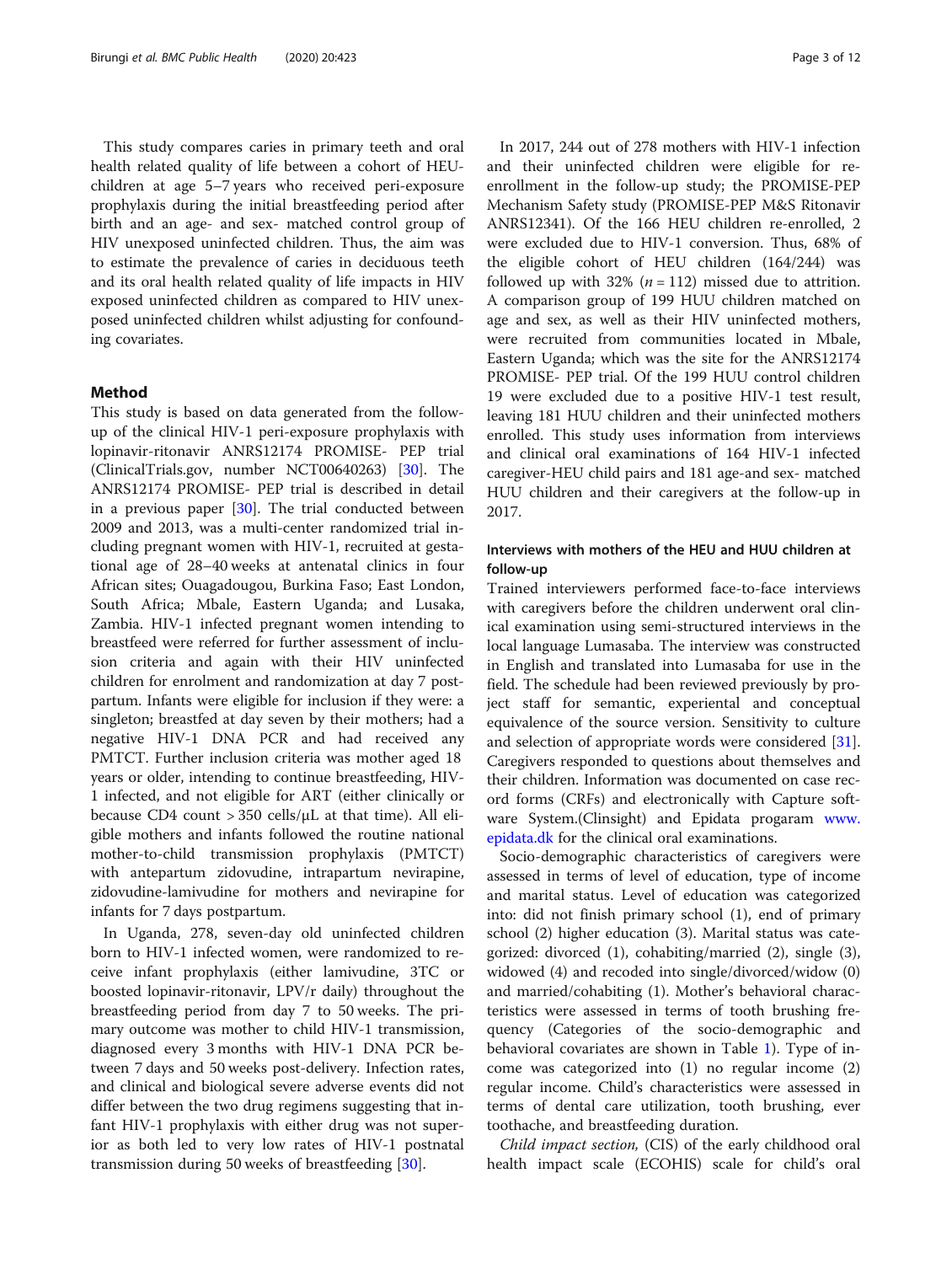|                                   | HIV- exposed uninfected ( $n = 164$ ) | HIV- unexposed uninfected ( $n = 181$ ) | Total<br>$(n = 345)$ |
|-----------------------------------|---------------------------------------|-----------------------------------------|----------------------|
| <b>Child characteristics</b>      | % (n)                                 | % (n)                                   | % (n)                |
| Sex                               |                                       |                                         |                      |
| Male                              | 51 (84)                               | 50 (89)                                 | 51 (175)             |
| Female                            | 49 (80)                               | 50 (92)                                 | 49 (170)             |
| Age                               |                                       |                                         |                      |
| 5 year                            | 28 (46)                               | 31 (56)                                 | 29 (29)              |
| 6-7 year                          | 72 (118)                              | 69 (125)                                | 70 (243)             |
| Ever taken to dental care         |                                       |                                         |                      |
| No                                | 94 (155)                              | 86 (156)                                | 90 (31)              |
| Yes                               | $5(9)^{a}$                            | 14(25)                                  | 10(34)               |
| Toothbrush                        |                                       |                                         |                      |
| Less once a day                   | 20 (33)                               | 10(17)                                  | 15 (50)              |
| Once a day or more                | 80 (133) <sup>b</sup>                 | 90 (160)                                | 85 (292)             |
| Ever toothache                    |                                       |                                         |                      |
| No                                | 90 (147)                              | 79 (143)                                | 84 (291)             |
| Yes                               | 11 $(17)^{b}$                         | 21 (38)                                 | 16 (55)              |
| Breastfeeding duration            |                                       |                                         |                      |
| 0-6 months                        | 31 (51)                               | 3(5)                                    | 16 (56)              |
| 7-12 months                       | 65 (106)                              | 13 (24)                                 | 38 (130)             |
| > 12 months                       | $4.(7)^{b}$                           | 84 (149)                                | 46 (156)             |
| Mother /caretaker characteristics |                                       |                                         |                      |
| Age                               |                                       |                                         |                      |
| 18-32 yr                          | 40 (58)                               | 58 (104)                                | 50 (162)             |
| $33+$                             | 60 $(90)^{b}$                         | 42 (76)                                 | 50 (166)             |
| Toothbrush                        |                                       |                                         |                      |
| No                                | 59 (97)                               | 44 (78)                                 | 52 (176)             |
| Yes                               | 40 $(66)^{b}$                         | 56 (99)                                 | 48 (165)             |
| Maternal CD4 count at birth       |                                       |                                         |                      |
| $>$ 500 cells/mm3                 | 98 (60)                               |                                         |                      |
| $\leq$ 500 cells mm3              | 66 (40)                               |                                         |                      |
| Marital status                    |                                       |                                         |                      |
| Single/divorced, widow            | 26 (43)                               | 18 (33)                                 | 22 (76)              |
| Married/cohabiting                | 74 (121) <sup>a</sup>                 | 82 (147)                                | 78 (268)             |
| Type of income                    |                                       |                                         |                      |
| No regular                        | 60 (98)                               | 72 (130)                                | 66 (229)             |
| Regular                           | 40 $(65)^a$                           | 28 (51)                                 | 34 (116)             |
| Educational level                 |                                       |                                         |                      |
| Primary school                    | 38 (54)                               | 40 (65)                                 | 39 (120)             |
| End of primary school             | 20 (28)                               | 22 (37)                                 | 21(65)               |
| Middle school/high school/college | 42 (59)                               | 38 (63)                                 | 40 (122)             |

<span id="page-3-0"></span>Table 1 Socio-demographic- clinical and behavioral characteristics of mother and child by child's HIV-1 status at follow-up in the Ugandan part of the PROMISE PEP M&S study

<sup>a</sup>  $p <$  0.05;  $\chi^2$ test,  $^{\rm b}$   $p$  < 0.001;  $\chi^2$ test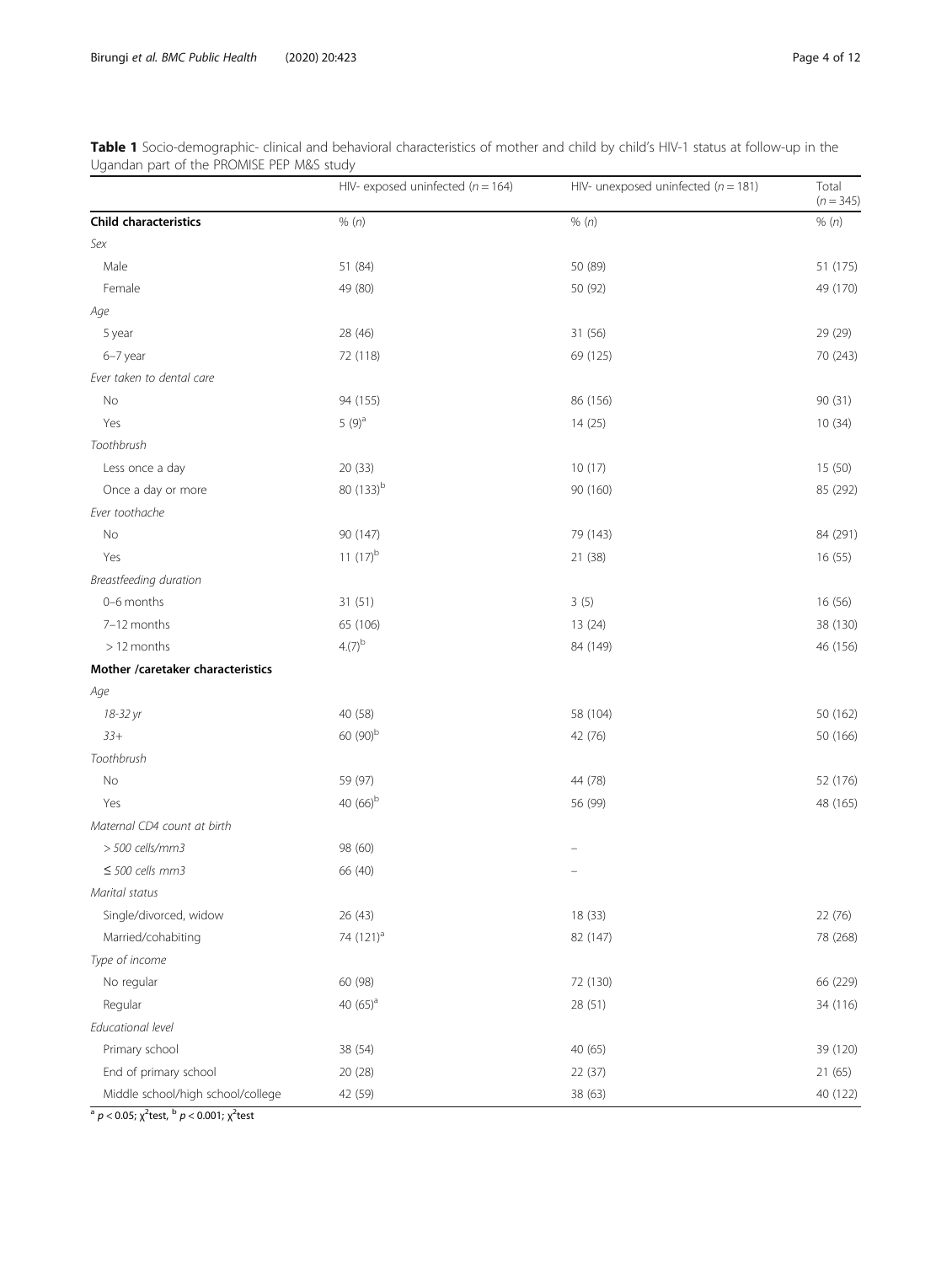health related quality of life was assessed using six of its original nine questions [\[32](#page-11-0)]. The ECOHIS scale has previously been tested for its psychometric properties in the context of Ugandan pre-school children [\[33](#page-11-0)]. Caregivers were asked "has your child: ever had tooth ache, ever had swollen/bleeding gums, ever cried because of pain in mouth, ever failed to sleep because of pain in mouth, ever refused to eat because of pain in mouth, and ever refused to play because of pain in mouth. Dummy variables  $(0 = no, 1 = yes)$  were summed into a count variable (range  $0-6$ ) and dichotomized into  $0 =$  no child impacts,  $1 =$  at least one child impact. *Family impact section*, FIS, was assessed using the four original questions. "Because of child's dental problems, how often have you or the other parent: taken time off from work, been upset, felt guilty and had financial problems? Response categories were rated on a 5 point scale from  $0 =$  never to  $4 =$  almost daily. Each item was dichotomized and the dummy variables were summarized into a count variable (range  $0-4$ ). The sum score was dichotomized into  $0 =$  no family impacts and  $1 = at$  least one family impact. A total ECOHIS score was constructed by adding the Child impact- and Family impact scores.

#### Clinical oral examination of children and mothers at follow up

Two experienced and calibrated dental surgeons (NB and MM) performed a full-mouth oral clinical examination among children and their caregivers. Duplicate examinations, for inter-rater and intra-rater reliability were performed with 26 children not part of the ANRS12341- PROMISE- PEP trial cohort.

Dental caries was assessed on fully erupted primary/ permanent teeth in children and caregivers using the decayed, missing, and filled teeth indexes (dmft/ DMFT) in accordance with the World Health Organization (WHO) guidelines for field conditions [[34\]](#page-11-0). A tooth was documented as decayed if it was visually cavitated with the aid of a dental mirror and periodontal probe (Michigan O probe), and recorded as missing when extracted due to caries, as confirmed by the caregiver. For analyses, dental caries was denoted in two ways: presence or absence of dmft/ DMFT and the total number of decayed, missed and filled teeth in caregivers and their children with dmft/ DMFT scored 0 and 1 for presence /absence of caries experience in children and caregivers. Number of erupted (fully emerged recorded as free occlusal /incisal surface) permanent teeth and number of primary teeth maintained were counted for children with mixed dentition. Since dental caries in the permanent dentition of children was very limited, DMFT was not calculated for children's permanent teeth.

Maternal and child HIV-1 status at baseline and follow-up HIV-1 status of the HEU children was assessed using the HIV-1 DNA polymerase chain reaction from dried bloodspots. Mothers and children in the comparison group were tested for their HIV-1 status using serial and parallel HIV rapid testing with Determine, Stat-Pak and Uni-Gold, three test algorithm as recommended by the Ugandan Ministry of Health [\[35](#page-11-0)].

#### Anthropometric status for caregiver-child pairs at follow -up

At the 5 year follow-up, anthropometric measurements for all the participants (caregivers - child pairs) in terms of weight and height were collected twice according to WHO guidelines [\(http://www.who.int/childgrowth/train](http://www.who.int/childgrowth/training/en/)[ing/en/](http://www.who.int/childgrowth/training/en/)) using Seca- brand scales and Stadiometers to the nearest decimal place.

#### Statistical analysis

STATA 15 (College Station, Texas 77,845 USA) was used for data analysis. Chi-square tests for (categorical) variables and independent sample T-tests (continuous variables) were used to assess differences in baseline characteristics between HEU children lost to follow-up and those who retained in the cohort, and for the crude associations between HIV-1 exposure status, covariates and the outcome variables. The data presented had a clustered two-level hierarchical structure with individuals clustered as matched HEU/HUU pairs. Ignoring that observations in a cluster are correlated (that is intra cluster dependency) usually leads to an underestimation of the standard errors, too narrow confidence intervals and higher Type 1 error rates. As clustering in these data were considered quite limited, multiple variable analyses were conducted with ordinary logistic regression, OLR, providing population averaged estimates. Secondly, multilevel random intercept logistic models (RIM) were fitted using mixed effects logistic regression. The RIM model explicitly allows for clustering by including both intra- and inter cluster variation in the model. Behavioral and clinical covariates statistically significantly associated both with HIV-1 exposure status and the outcomes of dental caries and oral quality of life were included in the multilevel logistic regression models as potential confounding variables. The effect of clustering (HEU/HUU pairs) was assessed by calculating intra class correlation coefficients (ICC) expressing variations between clusters as a proportion of the total variance (within plus between cluster variance). ICC varies from 0, which implies independent observations within cluster to 1 indicating no within cluster variation. Hence, high values of ICC implies dependency between observations within cluster. A likelihood –ratio test was calculated to test the null hypothesis that ICC equals 0.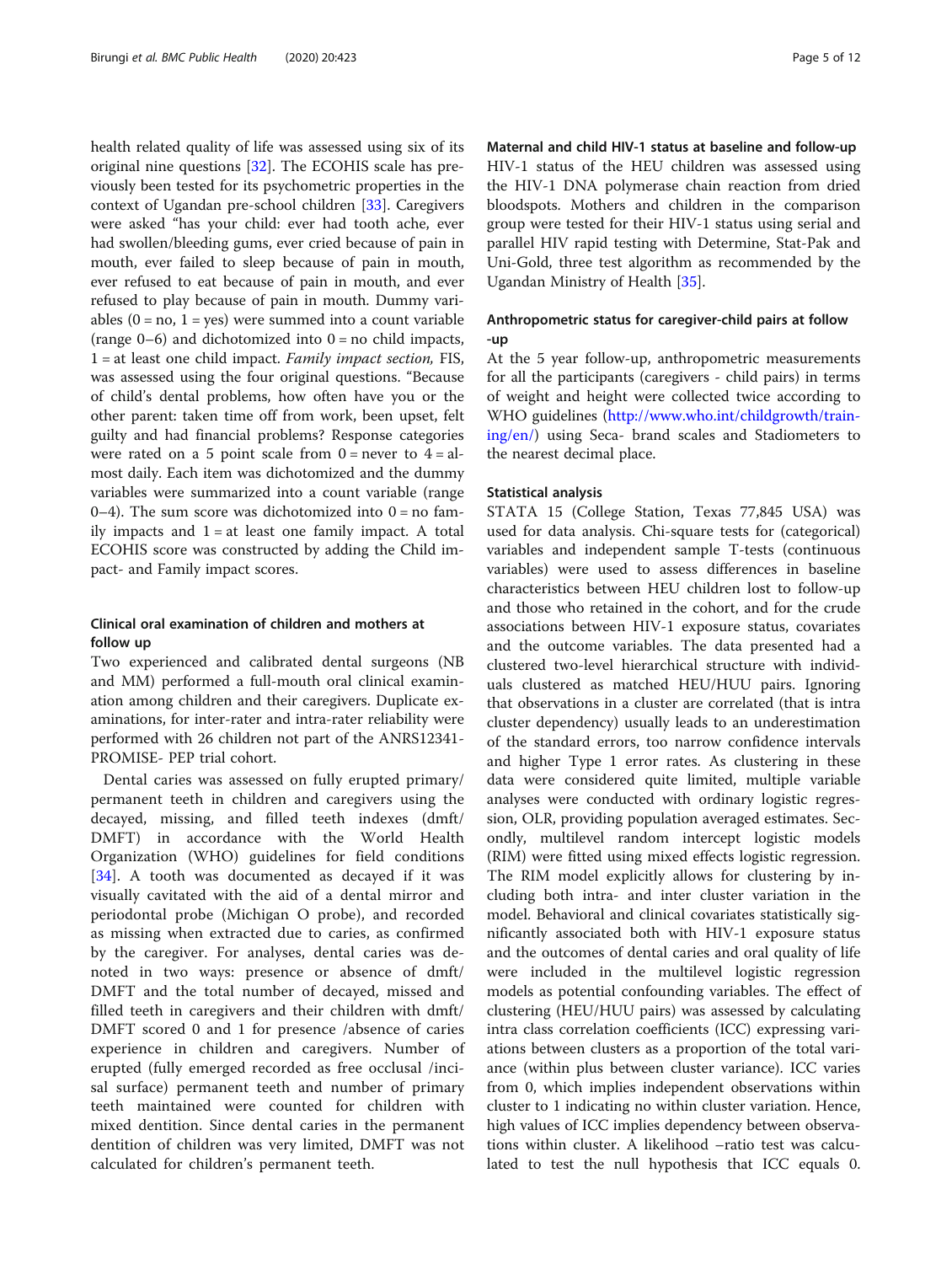Rejection of the null hypothesis implies that the multilevel model is preferable.

#### Results

Cohort participants (HEU children and their mothers with HIV) followed up  $(n = 164)$  did not differ significantly from those lost to attrition  $(n = 80)$  regarding socio-demographic- and behavioral characteristics at baseline, 7 days post-partum. More than 90% of the caregivers of HEU and HUU children included in the followup study were mothers. More than half (60%) of HIV-1 infected mothers followed up presented with CD4 counts  $> 500$  cells / $\mu$ L (median 524, IQR 439-515) at baseline. The calibration exercise comparing dmft scores for each primary tooth within and between examiners revealed intra- and inter-rater reliability of median Kappa (interquartile range-IQR) of 0.6 (0.5–0.7) and 0.7 (0.5–0.8), respectively. The corresponding scores for the DMFT of caregivers were 0.7 (0.5–0.9) and 0.6 (0.4–0.8), respectively.

Table [1](#page-3-0) depicts the distribution of maternal- and child's socio-demographic- and behavioral characteristics at follow-up according to child's HIV-1 exposure status. A total of 50% of the HUU children were females and 69% were 5–7 years old (Table [1\)](#page-3-0). Corresponding figures for HEU children were 49 and 72%, respectively. HEU children were more likely to have older caretakers (33 years and above) than their uninfected counterparts (60% versus 42%  $p < 0.0001$ ), and more likely to have caretakers that were of single or divorced marital status (26% versus 18%  $p < 0.05$ ). Regular income was more prevalent in the HEU group compared to the HUU group (40% versus  $28\%$  p < 0.05). Breastfeeding for more than 12 months was more common among HUU children than among their HEU counterparts (84% versus 4%,  $p < 0.001$ ). Tooth brushing was most prevalent among HUU children and more prevalent among uninfected than among infected mothers.

As shown in Tables 2, 48% of HEU children had at least one missed, filled or decayed primary tooth (dmft> 0) and at least one tooth with untreated caries  $(dt > 0)$ . The corresponding figure among HUU children was 60 and 57%,  $(p < 0.001)$ . The prevalence of permanent decayed teeth (DT) was 4 and 5 in HEU and HUU children, respectively. The prevalence of caries experience (DMFT> 0) in HIV-1 infected and uninfected mothers was 81 and 71%,  $p < 0.001$ . Corresponding figures for mean DMFT were 4.6 and 2.8. The mean number of erupted permanent teeth in HEU and HUU children was respectively, 4.2 and 6.3 ( $p < 0.001$ ). Corresponding figures regarding remained primary teeth were 17.4 and 14.7 (p < 0.001). Children's anthropometric measures in terms of WAZ, HAZ and BAZ did not differ according to children's HIV-1exposure status.

Table [3](#page-6-0) depicts responses to the ECOHIS inventory according to each separate item in the total study group as well as among HEU and HUU children. As shown, the prevalence of child impacts (CIS) amounted to 12 and 22% (p < 0.001) in HEU and HUU children, respectively. Corresponding figures for FIS and total ECOHIS scores were 6% versus 8 and 12% versus 22%. The prevalence of each separate CIS and FIS impact was consistently higher among HUU children than among their HEU counterparts. The internal consistency reliability in

Table 2 Dental caries experience and anthropometric status of mother and child by child's HIV-1 exposure status at follow-up in the Ugandan part of the PROMISE PEP M&S study

|                                                      | HIV- exposed uninfected ( $n = 164$ ) % (n) | HIV- unexposed uninfected ( $n = 181$ ) % (n) |
|------------------------------------------------------|---------------------------------------------|-----------------------------------------------|
| Children                                             |                                             |                                               |
| dmft <sup>c</sup> > 0% (n)                           | 48 $(79)^a$                                 | 60 (109)                                      |
| Mean dmft $\epsilon$ (sd)                            | 2.0(3.1)                                    | 2.1(2.7)                                      |
| $dt > 0\%$ (n)                                       | 48 (77)                                     | 57 (104)                                      |
| Mean dt (sd) <sup>d</sup>                            | 1.9(2.8)                                    | 1.9(2.5)                                      |
| $DT > 0\%$ (n)                                       | 4(7)                                        | 5(10)                                         |
| No of erupted permanent teeth mean (sd)              | 4.2 $(3.8)^{b}$                             | 6.3(5.8)                                      |
| No of maintained primary teeth mean (sd)             | 17.4 $(7.2)^{b}$                            | 14.7(7.5)                                     |
| WAZ <sup>e</sup> weight for age (sd) <sup>d</sup>    | $-0.71(1.1)$                                | $-0.70(1.2)$                                  |
| HAZ <sup>f</sup> height for age (sd) <sup>d</sup>    | $-0.72(2.0)$                                | $-0.51(1.8)$                                  |
| WHZ <sup>9</sup> weight for height (sd) <sup>d</sup> | $-0.30(1.7)$                                | $-0.53(1.1)$                                  |
| Mothers                                              |                                             |                                               |
| DMFT <sup>c</sup> > 0% (n)                           | 81 $(133)^{b}$                              | 71 (129)                                      |
| Mean DMFT <sup>c</sup> (sd) <sup>d</sup>             | 4.6 $(5.3)^{b}$                             | 2.8(3.2)                                      |

 $^{\rm a}$  p < 0.05; $\chi^2$ test, $^{\rm c}$  p < 0.001  $\chi^2$ test, $^{\rm c}$  dmft/DMFT- Decayed, missing, filled teeth,  $^{\rm d}$  standard deviation  $^{\rm e}$  weight for age z score,  $^{\rm f}$  height for age z score,  $^{\rm g}$  weight for height z score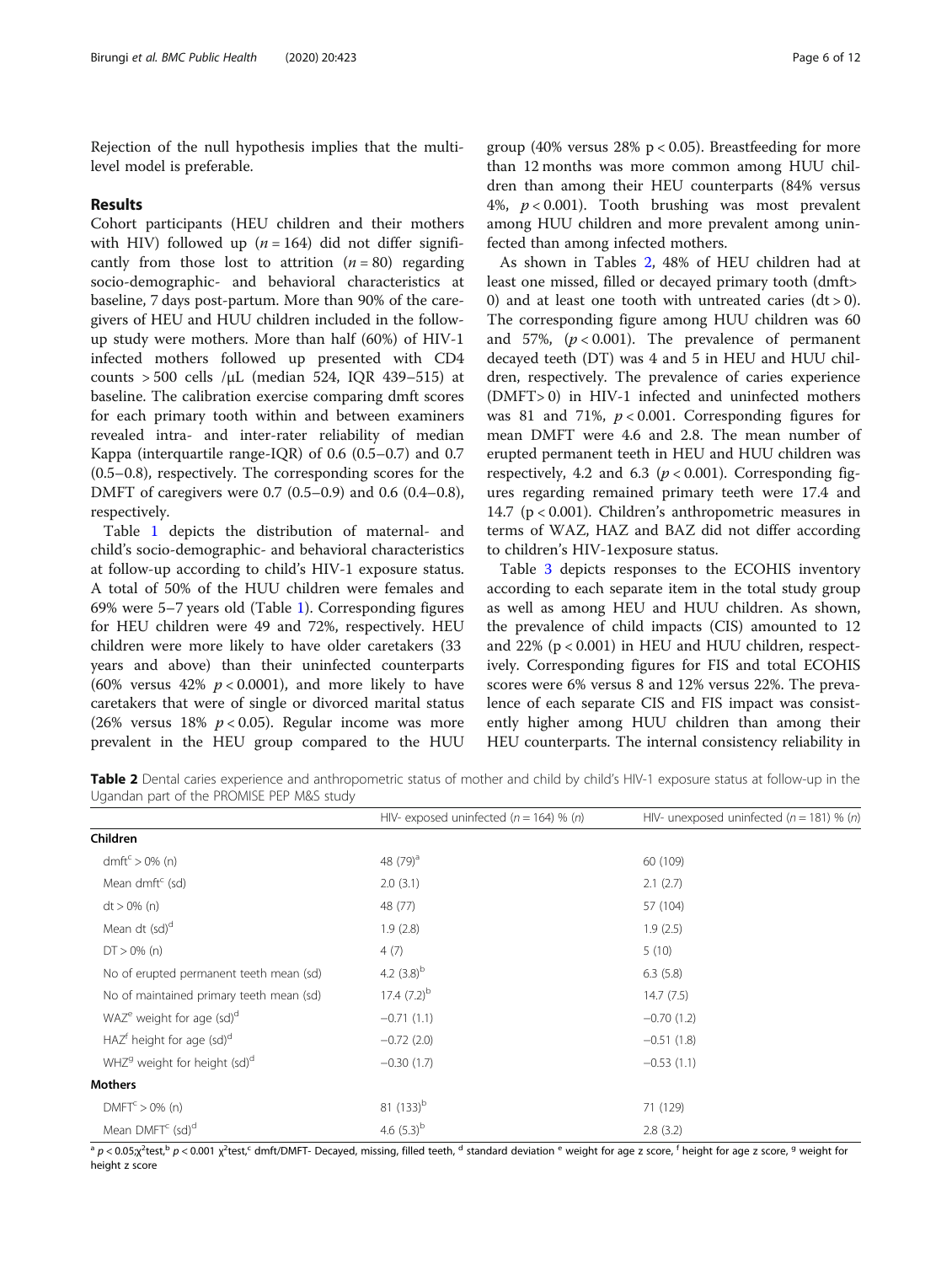| Items                                                                                             | Total<br>% (n)   | HIV-1exposed uninfected<br>% (n) | HIV- unexposed uninfected<br>% (n) |
|---------------------------------------------------------------------------------------------------|------------------|----------------------------------|------------------------------------|
| Child impact- Has child:                                                                          |                  |                                  |                                    |
| Ever had toothache                                                                                | 16(55)           | $10(17)^a$                       | 21(38)                             |
| Ever had swollen/bleeding gums                                                                    | 10(35)           | $7(11)^{a}$                      | 13(24)                             |
| Ever cried because of pain in mouth                                                               | 12(41)           | 9(15)                            | 14(26)                             |
| Ever failed to sleep because of pain in mouth                                                     | 10(33)           | 7(12)                            | 11(21)                             |
| Ever refused to eat because of pain in mouth                                                      | 10(36)           | 8(13)                            | 13(23)                             |
| Ever refused to play                                                                              | 8(29)            | $5(8)^a$                         | 1(21)                              |
| <b>Family impact</b>                                                                              |                  |                                  |                                    |
| How often have you or another family member because of problems with child's mouth and teeth----- |                  |                                  |                                    |
| Taken time off work                                                                               | 6(20)            | 7(11)                            | 5. (9)                             |
| Been upset                                                                                        | 4(13)            | 2(4)                             | 5(9)                               |
| Felt guilty                                                                                       | 5(16)            | 3(5)                             | 6(11)                              |
| Had financial difficulties                                                                        | 3(9)             | 2(4)                             | 3(5)                               |
|                                                                                                   | Cronbach's alpha |                                  |                                    |
| Child impact score $(CIS) > 0$                                                                    | 0.95             | $12(19)^a$                       | 22(40)                             |
| Family impact score (FIS) > 0                                                                     | 0.86             | 6(10)                            | 8(14)                              |
| ECOHIS total score > 0                                                                            | 0.93             | $12(20)^a$                       | 22 (38)                            |

<span id="page-6-0"></span>Table 3 Frequency distribution and Cronbach's alpha of child impact-, family impact-, and total scores by HIV-1 status at follow –up in the Ugandan part of PROMISE PEP M&S study

<sup>a</sup>  $p <$  0.05;χ $^2$ test

terms of Cronbach's alpha was 0.95 (CIS score), 0.86 (FIS score) and 0.93 (Total ECOHIS score).

Table [4](#page-7-0) depicts odds ratios (OR) estimates and 95% confidence intervals for dental caries experience (dmft> 0) in primary teeth by HIV-1 exposure status and covariates in unadjusted and adjusted analyses. No crude association occurred between caries experience and socio-demographic factors except for type of income. Caries experience differed statistically significantly between exposed and unexposed children with 48 and 60% having dmft> 0, respectively. Child's toothache, child's experience with dental care and caretakers' caries experience associated statistically significantly with children's caries experience as well as their HIV-1 exposure status and were included as possible confounding factors in the multiple variable logistic regression models. Mixed model logistic regression revealed that HEU children were not more likely than HUU children to have dental caries (OR 0.7, 95% CI: 0.4–1.2). Cluster specific ORs based on mixed model logistic regression revealed the following significant covariates; ever taken to dental care (OR 3.1, 95% CI: 1.1–8.9), ever experienced toothache (OR 7.8, 95% CI: 2.9–20.7), mothers' tooth brushing (OR 1.6, 95% CI: 1.0–2.6), mothers' DMFT (OR 1.6, 95% CI: 1.0–2.8) and regular income (OR 1.7, 95% CI: 1.0–2.8). No two-way interaction occurred between HIV-1 exposure status and other covariates (Supplementary Table 1, Additional file [1](#page-10-0)).

Table [5](#page-8-0) depicts the unadjusted and adjusted associations from cross tabulation, ordinary logistic regression analyses and mixed model logistic regression regarding the total ECOHIS scores by HIV-1 status and potentially confounding covariates. ECOHIS scores differed statistically significantly between exposed and unexposed children with respectively, 12 and 22% having ECOHIS score > 0. Adjusted cluster specific ORs based on mixed model analyses was 4.6 (95% CI: 2.0–10.6) regarding child's caries experience and 5.0 (95% CI 1.8–13.6) regarding ever been taken to dental care. HIV-1 exposure status and breastfeeding duration did not remain statistically significantly associated with ECOHIS scores in adjusted multiple variable regression models. There were no significant interactions observed (See supplementary Table 2, Additional file [1\)](#page-10-0). The intra class correlation (95% CI) estimated was limited amounting to ICC (95% CI: 0.2, (0.02–0.73) implying that 20% of the variance in ECOHIS scores explained by covariates was between clusters and 80% within clusters.

#### **Discussion**

This study is among the first to report on caries in primary teeth and its oral health related quality of life impacts of 5–7 year-old HEU children as compared to their HUU counterparts living in a similar non-occidental cultural setting. At the time of the present study, no other published study comparing both clinical- and subjective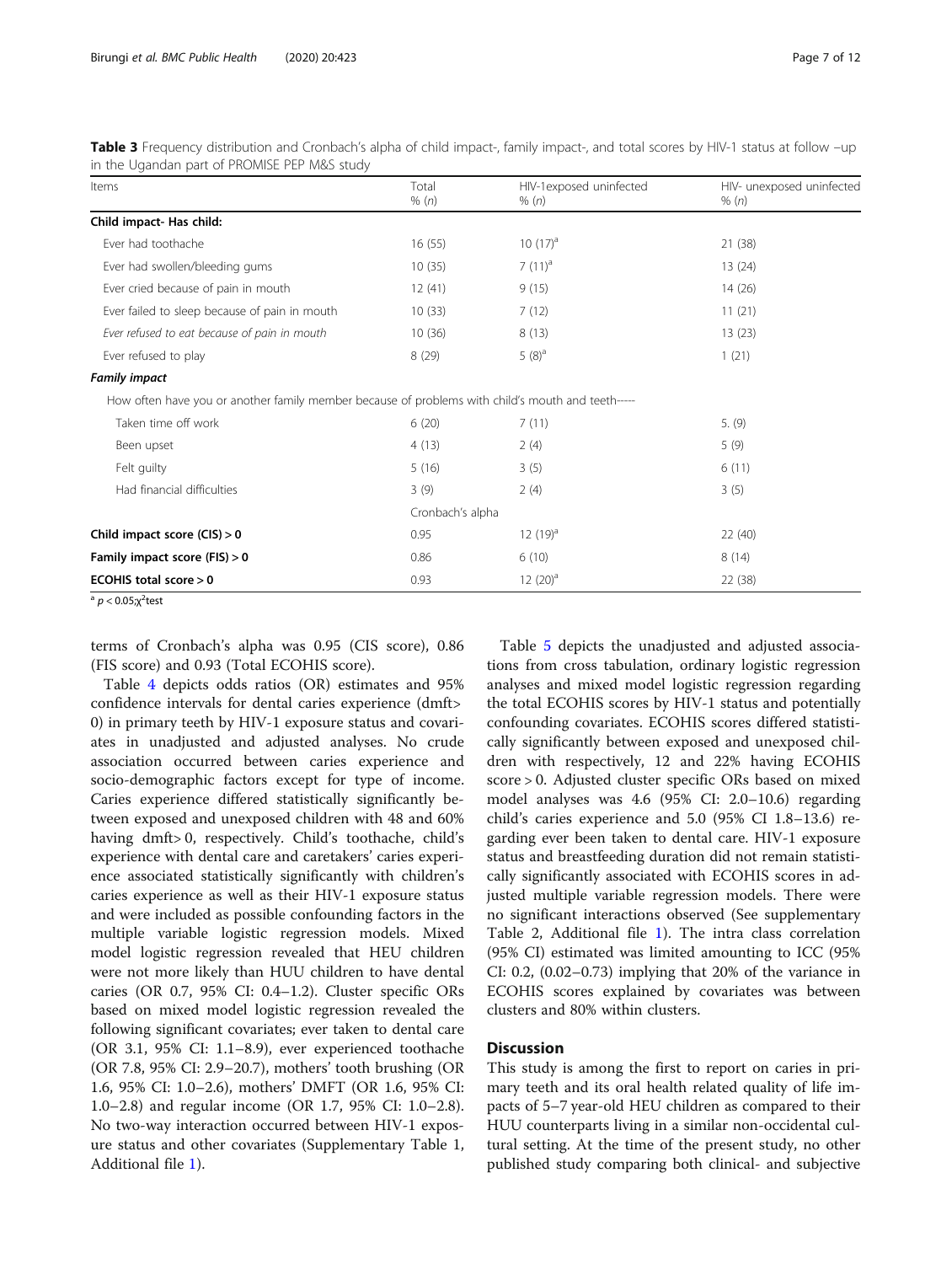| Child characteristics             | Cross tabulation      | OLS <sup>c</sup><br>dmft > 0    | Adjusted OLS <sup>c</sup><br>dmft > 0 | Adjusted RIM <sup>d</sup><br>dmft > 0 |
|-----------------------------------|-----------------------|---------------------------------|---------------------------------------|---------------------------------------|
| <b>HIV-1Status</b>                | % (n)                 | OR (95% CI) <sup>e</sup>        | OR (95% CI) <sup>e</sup>              | OR (95% CI) <sup>e</sup>              |
| HIV-1 unexposeed uninfected       | 60 (109)              | $\mathbf{1}$                    | $\mathbf{1}$                          | $\mathbf{1}$                          |
| HIV exposed uninfected            | 48 (79) <sup>a</sup>  | $0.6$ $(0.4-0.9)$ <sup>f</sup>  | $0.8(0.4-1.2)$                        | $0.7(0.4-1.2)$                        |
| Sex                               |                       |                                 |                                       |                                       |
| Male                              | 58 (102)              | $\mathbf{1}$                    |                                       |                                       |
| Female                            | 51 (87)               | $0.8(0.5-1.2)$                  |                                       |                                       |
| Age                               |                       |                                 |                                       |                                       |
| 5 year                            | 55 (56)               | $\mathbf{1}$                    |                                       |                                       |
| 6-7 year                          | 54 (132)              | $1.0(0.6-1.5)$                  |                                       |                                       |
| Ever taken to dental care         |                       |                                 |                                       |                                       |
| <b>No</b>                         | 51 (159)              | $\mathbf{1}$                    | $\mathbf{1}$                          | $\mathbf{1}$                          |
| Yes                               | 85 (29) <sup>b</sup>  | 5.5 $(2.0 - 14.7)$ <sup>9</sup> | $3.1(1.1 - 8.9)$                      | $3.1(1.1 - 8.9)$                      |
| Ever toothache                    |                       |                                 |                                       |                                       |
| No                                | 48 (139)              | $\mathbf{1}$                    | $\mathbf{1}$                          | $\mathbf{1}$                          |
| Yes                               | 89 (49) <sup>b</sup>  | 8.9 $(3.7 - 21.3)^9$            | 7.8 (2.9-20.6)                        | 7.8 (3.0-20.7)                        |
| Breastfeeding duration            |                       |                                 |                                       |                                       |
| 0-6 months                        | 54 (30)               | $\mathbf{1}$                    |                                       |                                       |
| 7-12 months                       | 50 (65)               | $0.9(0.5-1.6)$                  |                                       |                                       |
| > 12 months                       | 59 (92)               | $1.2(0.7-2.3)$                  |                                       |                                       |
| Mother /caretaker characteristics |                       |                                 |                                       |                                       |
| Tooth brushing                    |                       |                                 |                                       |                                       |
| No                                | 49 (86)               | $\mathbf{1}$                    | $\mathbf{1}$                          | 1                                     |
| Yes                               | 60 (99) <sup>a</sup>  | $1.5(1.0-2.4)^f$                | $1.6(1.0-2.8)$                        | $1.6(1.0-2.6)$                        |
| Caries experience                 |                       |                                 |                                       |                                       |
| $DMFT = 0$                        | 44 (37)               | $\mathbf{1}$                    | 1                                     | 1                                     |
| DMFT > 0                          | 58 (151) <sup>a</sup> | $1.7 (1.0 - 2.8)^f$             | $1.6(1.0-2.8)$                        | $1.6(1.0-2.8)$                        |
| Marital status                    |                       |                                 |                                       |                                       |
| Single/divorced, widow            | 55 (42)               | $\mathbf{1}$                    |                                       |                                       |
| Married/cohabiting                | 54 (145)              | $1.0 (0.6 - 1.6)$               |                                       |                                       |
| Type of income                    |                       |                                 |                                       |                                       |
| No regular                        | 51 (116)              | $\mathbf{1}$                    | $\mathbf{1}$                          | $\mathbf{1}$                          |
| Regular                           | 62 $(72)^a$           | $1.6 (1.0 - 2.5)^f$             | $1.7(1.0-2.8)$                        | $1.7(1.0-2.8)$                        |
| Educational level                 |                       |                                 |                                       |                                       |
| No- end of Primary school         | 60 (184)              | $\mathbf{1}$                    |                                       |                                       |
| Middle/high school                | 40 (122)              | $1.1 (0.7 - 1.7)$               |                                       |                                       |

<span id="page-7-0"></span>Table 4 Children's dental caries experience (dmft> 0) by HIV.1 exposure status socio-demographic- clinical and behavioral characteristics. Unadjusted and adjusted ordinary logistic regression and mixed model logistic regression

Intra class correlation  $\sim$  0

Dmft/DMFT Decayed, missing, filled teeth <sup>a</sup>  $p < 0.05$ ;x<sup>2</sup>test,<sup>b</sup>  $p < 0.001$ ;x<sup>2</sup>test,<sup>c</sup> Ordinary least square, <sup>d</sup> Random intercept model, <sup>e</sup> Odds ratio (95% confidence interval),  $^{f} p < 0.05$ ,  $^{g} p < 0.001$ 

oral health indicators of HEU and HUU children was available for comparison. The prevalence of untreated caries and quality of life impacts was high in this study population with 60 and 48% of respectively, HUU and HEU children showing untreated caries and 22% HUU and 12% HEU children reporting oral health related

quality of life impacts. Compared with HUU community controls, the present study showed non-significant odds of caries experience and ECOHIS scores in HEU children who were breastfed under protection of periexposure prophylaxis for a postnatal period of 50 weeks. Nevertheless, independent of children's HIV-1 exposure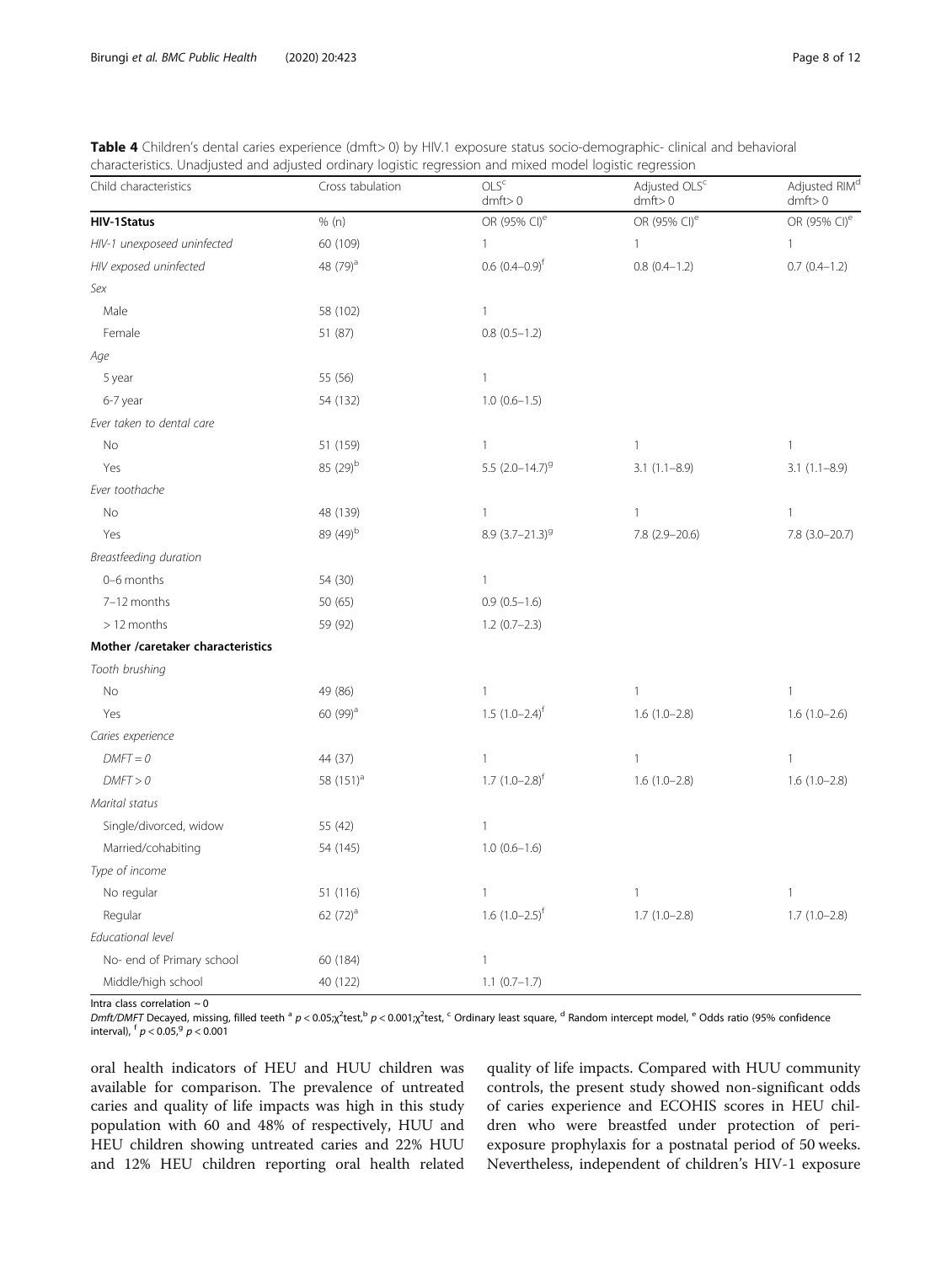| Child characteristics             | Unadjusted           | Univariate OLR <sup>c</sup>     | Adjusted OLR <sup>c</sup> | Adjusted RIM <sup>d</sup> |
|-----------------------------------|----------------------|---------------------------------|---------------------------|---------------------------|
| <b>HIV-status</b>                 | % (n)                | OR (95% CI) <sup>e</sup>        | OR (95% CI) <sup>e</sup>  | OR (95% CI) <sup>e</sup>  |
| HIV unexposed- uninfected         | 22 (38)              | $\mathbf{1}$                    | $\mathbf{1}$              | $\mathbf{1}$              |
| HIV exposed uninfected            | $12(20)^a$           | $0.5$ $(0.3-0.9)$ <sup>a</sup>  | $1.5(0.5-4.4)$            | $1.4(0.4 - 4.8)$          |
| Sex                               |                      |                                 |                           |                           |
| Male                              | 17 (29)              | $\mathbf{1}$                    |                           |                           |
| Female                            | 18 (29)              | $1.1 (0.6 - 1.9)$               |                           |                           |
| Age                               |                      |                                 |                           |                           |
| 5 year                            | 13(13)               | $\mathbf{1}$                    |                           |                           |
| 6-7 year                          | 19 (46)              | $1.6(0.8-3.1)$                  |                           |                           |
| Ever taken to dental care         |                      |                                 |                           |                           |
| No                                | 14(42)               | $\mathbf{1}$                    | $\mathbf{1}$              | $\mathbf{1}$              |
| Yes                               | 48 (16) <sup>b</sup> | 5.9 $(2.8 - 12.6)$ <sup>f</sup> | $4.2(1.9-9.3)$            | $5.0(1.8-13.6)$           |
| Caries experience                 |                      |                                 |                           |                           |
| $dmft = 0$                        | 7(10)                | $\mathbf{1}$                    | 1                         | $\mathbf{1}$              |
| dmft > 0                          | 26 $(48)^{b}$        | 5.2 $(2.5 - 10.7)^f$            | $4.3$ $(2.0-9.1)$         | $4.6$ (2.0-10.6)          |
| Breastfeeding duration            |                      |                                 |                           |                           |
| 0-6 months                        | 14(8)                | $\mathbf{1}$                    | $\mathbf{1}$              | $\mathbf{1}$              |
| 7-12 months                       | 11(14)               | $0.7$ $(0.3-1.9)$               | $0.7(0.3-2.0)$            | $0.8$ $(0.3-2.3)$         |
| > 12 months                       | 23 $(36)^a$          | $1.8$ $(0.8-4.3)$ <sup>9</sup>  | $2.2(0.6-8.3)$            | $2.3(0.5-10.0)$           |
| Mother /caretaker characteristics |                      |                                 |                           |                           |
| Tooth brushing                    |                      |                                 |                           |                           |
| No                                | 17(28)               | $\, 1 \,$                       |                           |                           |
| Yes                               | 18 (29)              | $1.1(0.6-1.9)$                  |                           |                           |
| Caries experience                 |                      |                                 |                           |                           |
| $DMFT = 0$                        | 13(11)               | $\ensuremath{\mathsf{1}}$       |                           |                           |
| DMFT > 0                          | 19 (48)              | $1.6(0.8-3.4)$                  |                           |                           |
| Marital status                    |                      |                                 |                           |                           |
| Single/divorced, widow            | 13(10)               | $\mathbf{1}$                    |                           |                           |
| Married/cohabiting                | 19 (48)              | $1.5(0.7-3.0)$                  |                           |                           |
| Type of income                    |                      |                                 |                           |                           |
| No regular                        | 15(33)               | $\mathbf{1}$                    |                           |                           |
| Regular                           | 21(24)               | $1.6(0.9-2.8)$                  |                           |                           |
| Educational level                 |                      |                                 |                           |                           |
| Primary school                    | 19 (23)              | $\mathbf{1}$                    |                           |                           |
| End of primary school             | 15 (10)              | $0.8$ $(0.4-1.8)$               |                           |                           |
| Middle/high school                | 19 (23)              | $1.0 (0.5 - 1.8)$               |                           |                           |

<span id="page-8-0"></span>

| Table 5 Child- and family oral health related quality of life scores (ECOHIS>0) by HIV-1 exposure status, socio-demographic -clinical |  |
|---------------------------------------------------------------------------------------------------------------------------------------|--|
| and behavioral factors. Unadjusted and adjusted ordinary logistic regression and mixed model logistic regression                      |  |

Intra class correlation (95% CI); 0.2 (0.0–0.7)

dmft/DMFT Decayed, missing, filled teeth <sup>a</sup> p < 0.05; χ <sup>2</sup>test, <sup>b</sup> p < 0.001;χ<sup>2</sup>test, <sup>c</sup> Ordinary least square, <sup>d</sup> Random intercept model, <sup>e</sup> Odds ratio (95% confidence interval),  $^{f}p < 0.001$ ,  $^{g}p < 0.05$ 

status, the odds of children's caries experience increased with caretakers' own caries experience and regular income status. Similarly, odds ratios of having quality of life impacts increased with child's caries experience and frequency of dental care visiting.

Strengths of this study include its nested long-term cohort design regarding the HEU children, and its use of a matched group of community HUU comparators. Previous studies have been criticized of using control groups of HUU children that differ significantly in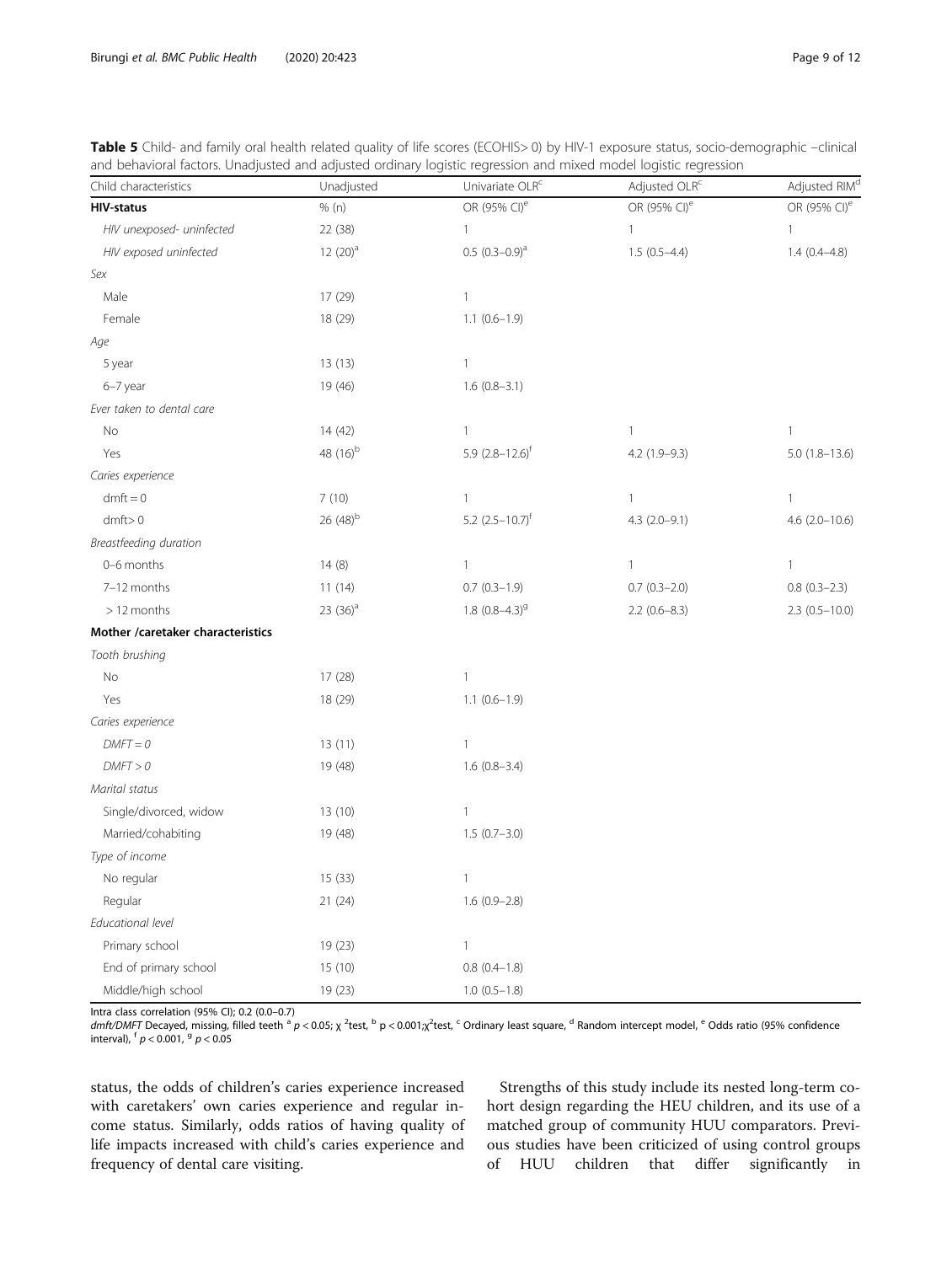socioeconomic status or breastfeeding patterns, thus leading to serious confounding [[19](#page-11-0), [20\]](#page-11-0). Contrary to the situation in many high income countries where most HEU children come from marginalized sectors of the society, HIV-1 epidemic in low income countries is more generalized across the socioeconomic spectrum and thus HEU and HUU children are socio-economically more comparable [\[19](#page-11-0)]. Another strength is the strict characterization of the HIV-1 status of mothers and their children as well as use of a validated measure of ECOHIS scores. Statistical models for cluster adjustment are not well established in dental public health research [[36,](#page-11-0) [37\]](#page-11-0). Thus, the use of novel statistical methods in the present study stands as a methodological contribution to the scientific literature by accounting for the clustered structure in matched group data. The main limitation is the difference in follow-up between HEU and HUU children through lack of a concomitant control group. Missing data and loss to follow-up might also limit the interpretation of the findings as the present analyses might suffer from being underpowered. It is important to note that the caries prevalence in primary teeth of the HEU children might have been underestimated as only children passively followed up were included in the analyses and those who might have died before follow-up examination were not part of the group analyzed. Low statistical power due to the limited sample size available at follow-up may have been responsible for the absence of statistically significant association between HIV-1 exposure groups and dental caries as well as oral health related quality of life. Post-hoc power calculation was 61%. There also could have been.

The present findings did not support the expectation that pre- and post-natal HIV-1exposure adversely affect dental caries in primary teeth nor oral health related quality of life of 5–7 years old children in Uganda. In this aspect, the present study accords with some previous African studies but contrasts with others investigating aspects of HEU children's general health and developmental delays [\[38](#page-11-0)–[41\]](#page-11-0). The caries prevalence of 5–7-year-old HEU and HUU children observed in this study is comparable to that of children in the Ugandan general child population of similar age, previously estimated to range from 38 to 65% [\[31](#page-11-0), [42](#page-11-0)]. Previous studies have reported on worse oral health among children with HIV-1 compared to healthy children of the same age group [[11](#page-11-0), [43\]](#page-11-0). Studies from low-income countries have reported on prevalence of caries in the deciduous teeth of children with HIV-1 ranging between 55 and 64%, which is comparable to the prevalence reported in some studies of uninfected children in Uganda as well as among the community controls participating in the present study [\[9](#page-11-0), [44\]](#page-11-0). Recently, a study of children with HIV-1 and HIV-exposed uninfected children

/adolescents in the United States showed that participants with HIV-1 were more likely to present with caries in primary teeth, whereas caries experience in the permanent dentition and periodontal disease markers did not differ between the two groups [[14\]](#page-11-0). Another study from Nigeria involving children with HIV, HUU and HEU showed that HEU children might not have a different caries experience than HUU children [\[41\]](#page-11-0). In accordance with the findings of this study, a Ugandan study revealed that quality of life impacts were similar for perinatally HEU and HUU community controls [[27\]](#page-11-0).

The prevalence of dental caries and oral impact scores were higher among HUU children than among their HEU counterparts. On the other side there were indications of a minor developmental delay in eruption of permanent teeth among HEU children presenting with significantly higher number of non-exfoliated primary teeth than HUU children [[45\]](#page-11-0). The present findings both accord with and contradict previous studies from sub-Saharan Africa reporting on increased risk of developmental delays and poor nutritional status among HEU as compared to HUU children [\[20](#page-11-0)–[22\]](#page-11-0). Notably, studies indicate that before the universal availability of antiretroviral therapy, ART, HEU children had higher mortality-, morbidity and growth failure risk than HUU children, whereas later studies from the ART era show heterogeneous findings [[22\]](#page-11-0). In a meta-analytic review of neurodevelopment in young children born to mothers with HIV, Mc Henry et al. [\[40\]](#page-11-0) found that children with HIV-1 and HEU had worse health outcomes than their HUU counterparts and moreover, that HEU children without exposure to ART had worse health outcomes than their ART exposed counterparts. The HEU children in the present study were considered to be at low risk as they received infant prophylaxis (either lamivudine 3TC or boosted lopinavir/ritonavir, LPV/r daily) throughout the 50 weeks of breastfeeding in addition to standard prevention during delivery, complicating the natural history of HIV-1 exposure. In addition, the mothers with HIV-1 included were immune competent with CD 4 counts > 350 cells /μL when recruited into the cohort. Evidently, HEU children born to mothers with more severe disease assessed by the CD4 count present with higher rates of morbidity than those born to mothers with less sever disease [[19,](#page-11-0) [20](#page-11-0)]. Moreover, ART related improvements in the immune function of the HEU children participating in this study might have reduced their infection susceptibility generally and thus their vulnerability to caries in the deciduous dentition [[19](#page-11-0), [20\]](#page-11-0). However, there might be other less measured extrinsic factors such as contact with the health system and years of counselling which may have altered help-seeking behavior and awareness around one's own and the child's health which may have influenced the behavior and ultimately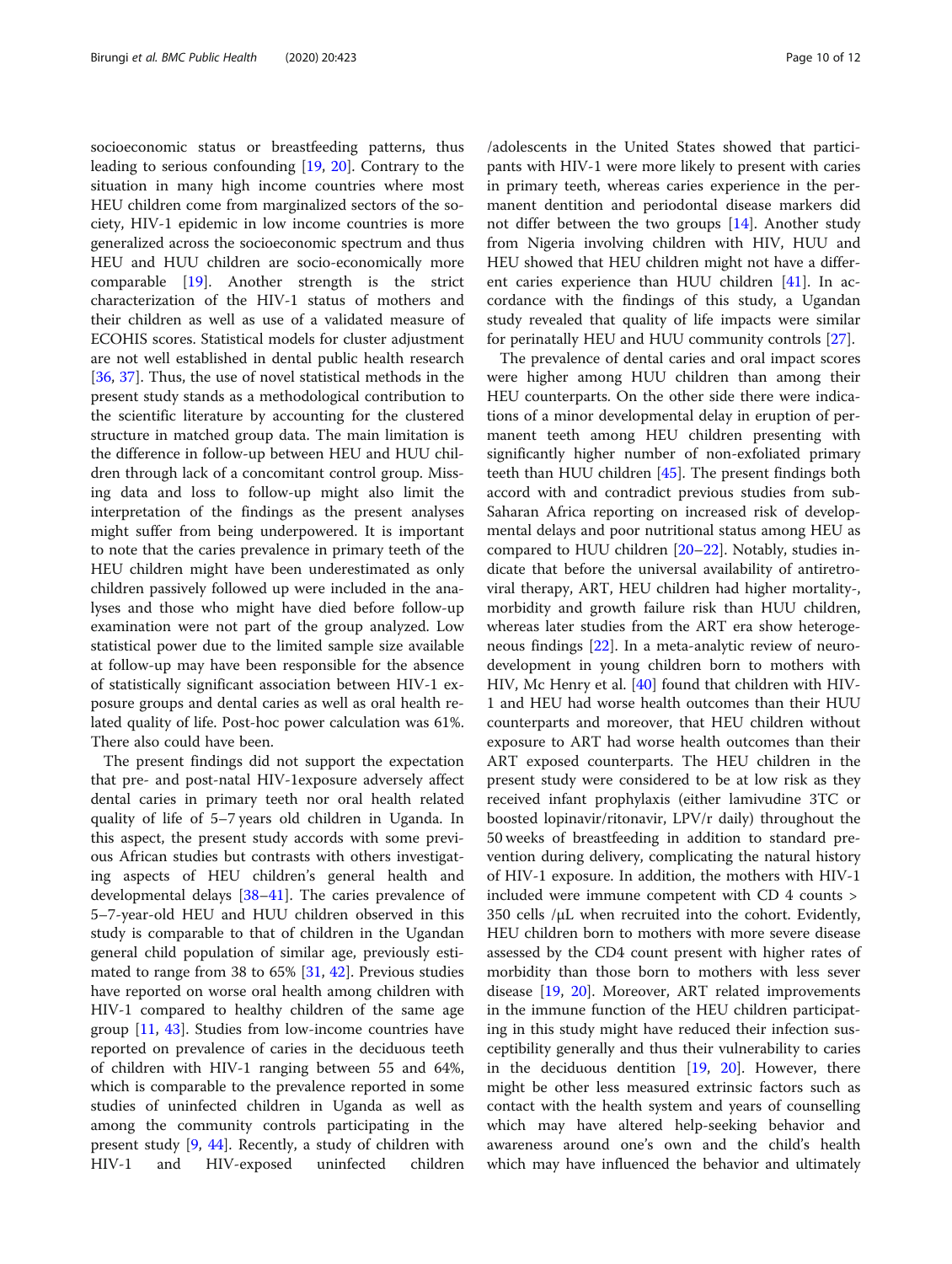<span id="page-10-0"></span>the oral health. We have not controlled for all potential confounding factors.

Independent of children's HIV-1 exposure, and consistent with previous studies from sub Saharan Africa, caries in primary teeth and oral health related quality of life varied significantly according to child- and caretakers' clinical and behavioral characteristics [4, 8, [31](#page-11-0), [33\]](#page-11-0). Thus, caretakers' caries experience was strongly associated with the caries experience of their offspring  $[8, 8]$ [33\]](#page-11-0). Several plausible mechanisms are available for the relationship between caretakers and children's caries experience, such as mother to child transmission of genetic factors and shared oral habits between members of the whole family [8]. Finally, caries experience in HEU children was a strong covariate of their oral quality of life [[40,](#page-11-0) [42\]](#page-11-0). This finding indicates that ECOHIS has satisfactory criterion validity when utilized in the context of HEU and HUU Ugandan children [8, [33\]](#page-11-0).

#### Conclusion

The prevalence of untreated caries in deciduous teeth and quality of life impacts was high in this study population. HIV-1 exposed uninfected children were not more likely than HUU children to experience dental caries or impaired oral health related quality of life. Given the global expansion of the HEU child population, the present findings indicating no adverse effect of pre- and postnatal HIV-1 exposure on caries in primary teeth are reassuring.

#### Supplementary information

Supplementary information accompanies this paper at [https://doi.org/10.](https://doi.org/10.1186/s12889-020-08564-1) [1186/s12889-020-08564-1](https://doi.org/10.1186/s12889-020-08564-1).

Additional file 1. Evaluation of effects of interaction of covariates with HIV-1 (EBF) exposure regressed with dental caries experience. Data indicating the individual association of the main exposure with dental caries experience as well as the effects of the main exposure and other covariates with dental caries experience.

#### Abbreviations

ARV: Antiretroviral; ART: Antiretroviral therapy; CI: Confidence interval; CIS: Child impact scale; ECC: Early childhood caries; ECOHIS: Early childhood oral health impact scale; DMFT/ dmft: Decayed missing filled teeth surfaces; FIS: Family impact scale; HAART: Highly active antiretroviral therapy; HIV: Human deficiency virus; HEU: HIV exposed uninfected; HUU: HIV unexposed uninfected; ICC: Inter class correlation; IQR: Interquartile range; OR: Odds ratio; OLR: Ordinary logistic regression; PMTCT: Prevention of mother to child transmission; PROMISE-PEP: Promoting infant health and nutrition in Sub-Saharan Africa: Safety and efficacy of infant Peri-Exposure Prophylaxis; PROMISE-PEP-M&S: Promoting infant health and nutrition in Sub-Saharan Africa: Safety and efficacy of infant Peri-Exposure Prophylaxis to prevent HIV-1 transmission by breastfeeding-Mechanisms & Safety; RIM: Random intercept model; WHO: World Health Organisation

#### Acknowledgements

This study used data collected in the context of the ANRS 12174 clinical trial and 12341 study. We are grateful to the ANRS 12174 and 12341 for sharing data and giving us the opportunity to carry out oral assessments.

#### Authors' contributions

NB, AN, IMSE JKT, LTF and SAL made contributions to conception and design of the study. NB, AN and JKT contributed to data acquisition. NB, AN, IMSE, JKT, LTF and SAL analysed, interpreted, drafted and gave final approval to this version of the manuscript.

#### Author information

NB is a dentist and is a postdoctoral fellow at the Department of Clinical Dentistry, University of Bergen, Norway. Årstadveien, 19 5009.

#### Funding

This study used data collected in the context of the ANRS 12174 clinical trial and 12341 study funded by the French National Institute of Health and Medical Research – National Agency for Research on AIDS and Viral Hepatitis (Inserm–ANRS), the European Developing Countries Clinical Trials Partnership (EDCTP; grant number CT.2006.33020.004), the Research Council of Norway (GlobVac grant number 183600) and the Total Foundation. NB benefited from a postdoctoral research position funded by the Department of Clinical Dentistry, Faculty of Medicine, University of Bergen.

#### Availability of data and materials

The datasets used and/or analysed during the current study are available from the corresponding author on reasonable request.

#### Ethics approval and consent to participate

Ethical clearance was obtained from the School of Medicine Research and Ethics committee, Makerere University (SOMREC)-REC − 030, Uganda National Council of Science and Technology (UNCST)-HS 2373 and the Regional Committee for Health and Medical Research (REK) - 2017/760/REC sør-øst C from Norway.

#### Consent for publication

Not applicable.

#### Competing interests

The authors declare that they have no competing interests.

#### Author details

<sup>1</sup>Department of Clinical Dentistry, University of Bergen, P. O Box 7800 5020 Bergen, Norway. <sup>2</sup> Bergen Addiction Research Group, Department of Addiction Medicine, Haukeland University Hospital, Bergen, Norway. <sup>3</sup>Department of Global Health and Primary Health Care, University of Bergen Bergen, Norway. <sup>4</sup>Department of Paediatrics and Child Health, School of Medicine, College of Health Sciences, Makerere University, Kampala, Uganda.

#### Received: 17 October 2019 Accepted: 20 March 2020 Published online: 30 March 2020

#### References

- 1. Kassebaum NJ, Bernabé E, Dahiya M, Bhandari B, Murray CJL, Marcenes W. Global burden of untreated caries: a systematic review and Metaregression. J Dent Res. 2015;94:650–8.
- 2. Thitasomakul S, Thearmontree A, Piwat S, Chankanka O, Pithpornchaiyakul W, Teanpaisan R, Madyusoh S. A longitudinal study of early childhood caries in 9-to 18-month-old Thai infants. Community Dent Oral Epidemiol. 2006;34: 429–36.
- 3. Meyer F, Enax J. Early childhood caries: epidemiology, Aetiology, and prevention. Int J Dent. 2018;2018:1–7.
- 4. Masumo R, Bardsen A, Mashoto K, Astrom AN. Prevalence and sociobehavioral influence of early childhood caries, ECC, and feeding habits among 6-36 months old children in Uganda and Tanzania. BMC Oral Health. 2012;12:24.
- 5. Kumar VD. Early childhood caries--an insight. J Int Oral Health. 2010;2:1.
- 6. Congiu G, Campus G, Luglie PF. Early childhood caries (ECC) prevalence and background factors: a review. Oral Health Prev Dent. 2014;12:71–6.
- 7. Kim Seow W. Environmental, maternal, and child factors which contribute to early childhood caries: a unifying conceptual model. Int J Paediatr Dent. 2012;22:157–68.
- 8. Birungi N, Fadnes LT, Nankabirwa V, Tumwine JK, Astrom AN. Caretaker's caries experience and its association with early childhood caries and